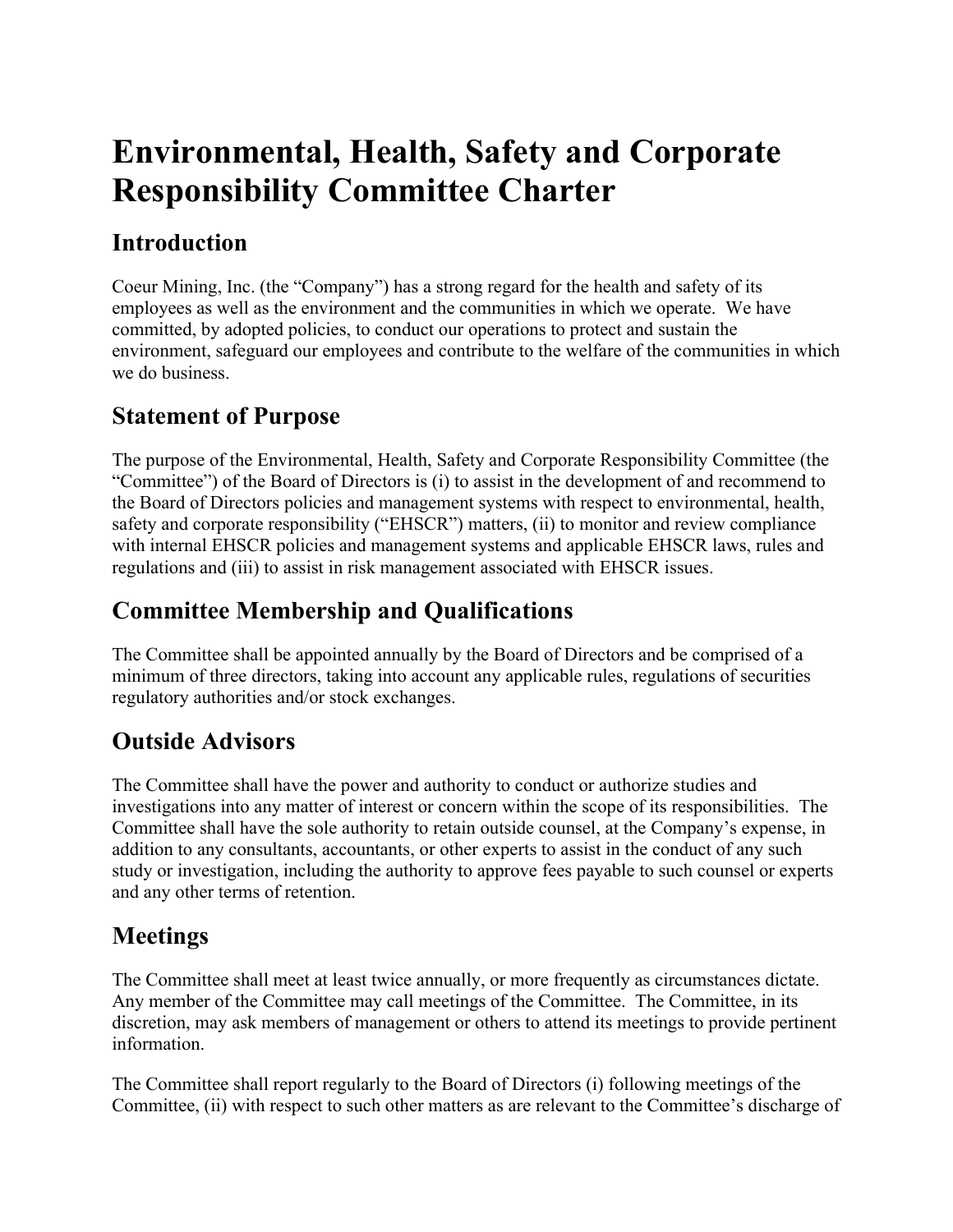its responsibilities and (iii) with respect to such recommendations as the Committee may deem appropriate. The report to the Board of Directors may take the form of an oral report by the Committee's Chairperson or any other member of the Committee designated by the Committee to make such report.

The Committee shall maintain minutes or other records of meetings and activities of the Committee.

#### **Chairperson**

The Chairperson of the Committee shall be appointed by the Board of Directors on the recommendation of the Nominating and Corporate Governance Committee. The Chairperson will chair all regular sessions of the Committee and set the agendas for Committee meetings.

#### **Appointment and Removal of Committee Members**

The members of the Committee shall be appointed by the Board of Directors annually, or as necessary to fill vacancies, on the recommendation of the Nominating and Corporate Governance Committee. Each member shall serve until his or her successor is duly elected and qualified or until such member's earlier resignation or removal. Any member of the Committee may be removed, with or without cause, by a majority vote of the Board of Directors.

#### **Responsibilities and Duties**

In furtherance of its purpose set forth above, the Committee's responsibilities and duties shall include the following:

- 1. The Committee shall review with management the Company's EHSCR policies and management systems, the scope of the Company's potential EHSCR risks and liabilities – including with respect to environmental permitting, compliance and stewardship, the impact of climate change on the Company and its operations, employee and contractor safety and health, and corporate social responsibility (including but not limited to human rights) and community relations – and the adequacy of EHSCR policies and management systems to manage these risks and liabilities.
- 2. The Committee shall review with management the Company's corporate responsibility disclosures.
- 3. The Committee shall oversee the establishment of appropriate short and long term EHSCR goals and evaluate the Company's progress against those goals.
- 4. The Committee shall oversee the Company's environmental, social and governance ("ESG") initiatives, including data collection and reporting frameworks, and review the effectiveness of the Company's ESG programs and performance.